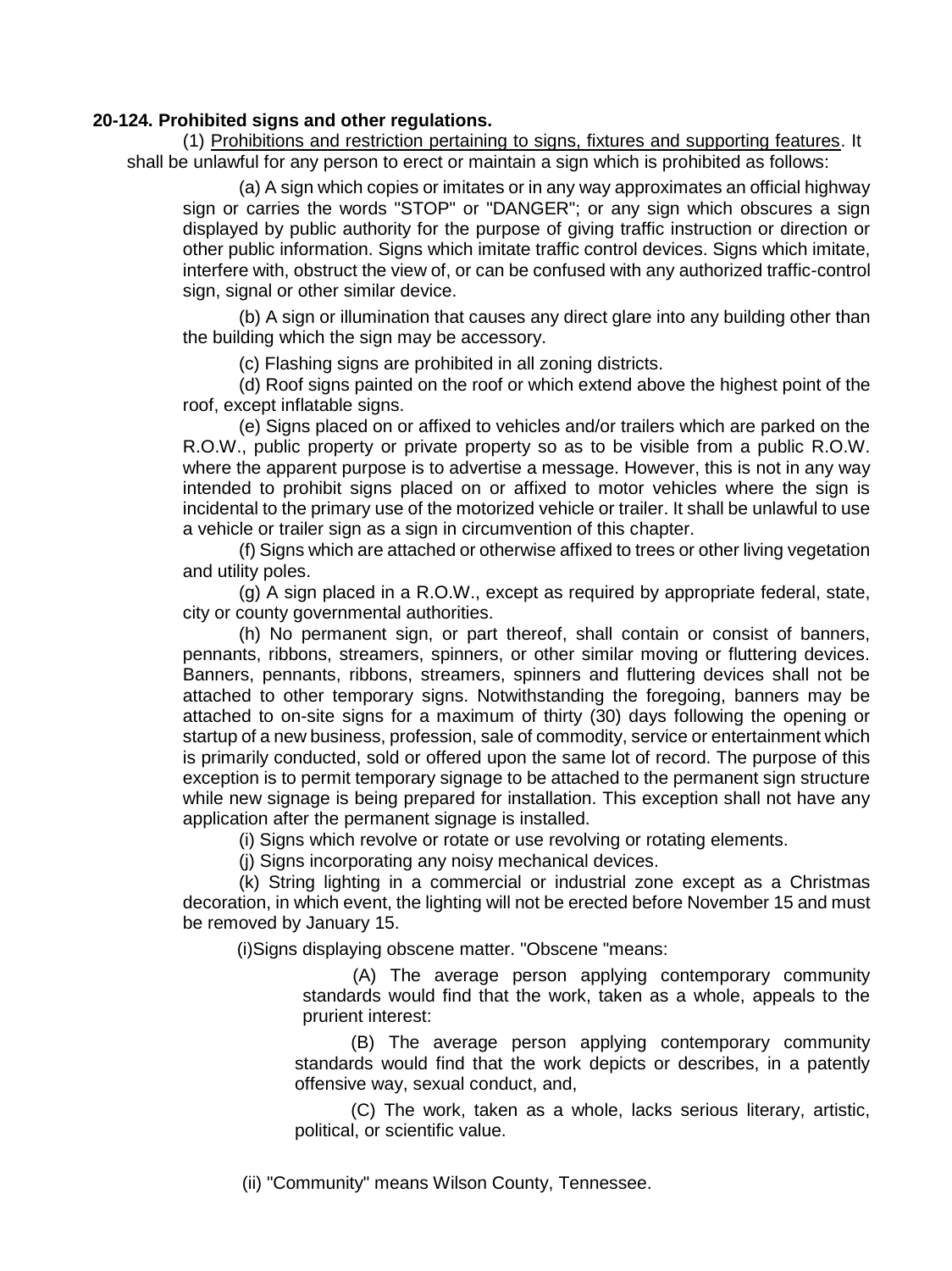(iii) "Matter" means any printed or written materials, or any picture, drawing, photograph, or other pictorial representation that is obscene as defined herein. (iv) "Patently offensive" means that which goes substantially beyond customary limits of candor in describing or representing such matters.

(v) "Prurient interest" means a shameful or morbid interest in sex.

(vi) "Sexual conduct" means:

 (A) Patently offensive representations or descriptions of ultimate sexual acts, normal or perverted, actual or simulated. A sexual act is simulated when it depicts explicit sexual activity which gives the appearance of ultimate sexual acts, anal, oral or genital. "Ultimate sexual acts" means sexual intercourse, anal or otherwise, fellatio, cunnilingus or sodomy; or

(B) Patently offensive representations or descriptions of masturbation, excretory functions, and lewd exhibitions of the genitals.

(m) Temporary signs which violate Section 20-125.

(n) No sign shall be erected, constructed or maintained so as to interfere with any existing warning or instructional sign.

(o) No electrical light or fixture shall be attached in any manner to any sign unless it is installed in accordance with the National Electric Code, as amended.

 (p) No sign of any type or any foundation or vertical support thereof shall be placed in or over any dedicated street, highway, sidewalk or in any utility and drainage easement except as excluded.

(q) No advertising signs shall be allowed on trash receptacles or benches.

(r) No attached sign shall extend more than eighteen (18) inches beyond the surface to which it is attached.

(s) The placing of banners across the street right-of-way will be allowed only by permission of the owner of the street right-of-way.

(t) Neon signs are prohibited in all residential zoning districts and on property used residentially, including RP2 and RR. Neon signs are also prohibited in the OP district.

(u) Electronic message center signs in any and all residential districts and the B-1, B-2, and B-6 and commercial districts and the AG, OPD, and CU special districts. In addition, it shall be unlawful for any existing, approved Planned Unit Development (PUD) with an overlay of B-3 zoning to contain any electronic message center signs unless the subject signs have been permitted by prior action.

(v) (reserved)

(w) Portable signs as defined in Section 20-102(1)

(x) Signs which contain false, misleading or deceptive information.

(y) Signs which are not expressly permitted by this chapter.

(z) Nothing herein shall prohibit non-commercial speech displayed on an on-site or off-site sign. This subsection supersedes any other provision to the contrary.

(2) Owner's consent. Any sign placed on, in or over any private property without the written consent of the property owner and any sign placed on, in or over any public property, including public R.O.W. without the consent of the public authority having jurisdiction over the property is prohibited.

(3) Obstructions. No signs nor any means of supporting or staying such signs shall be placed or constructed so as to obstruct or interfere with any door, window, fire escape or other means of egress, light or ventilation. No sign shall be located in such a position that the same obscures the view of pedestrian or vehicular traffic in such a manner as to endanger the safe movement thereof.